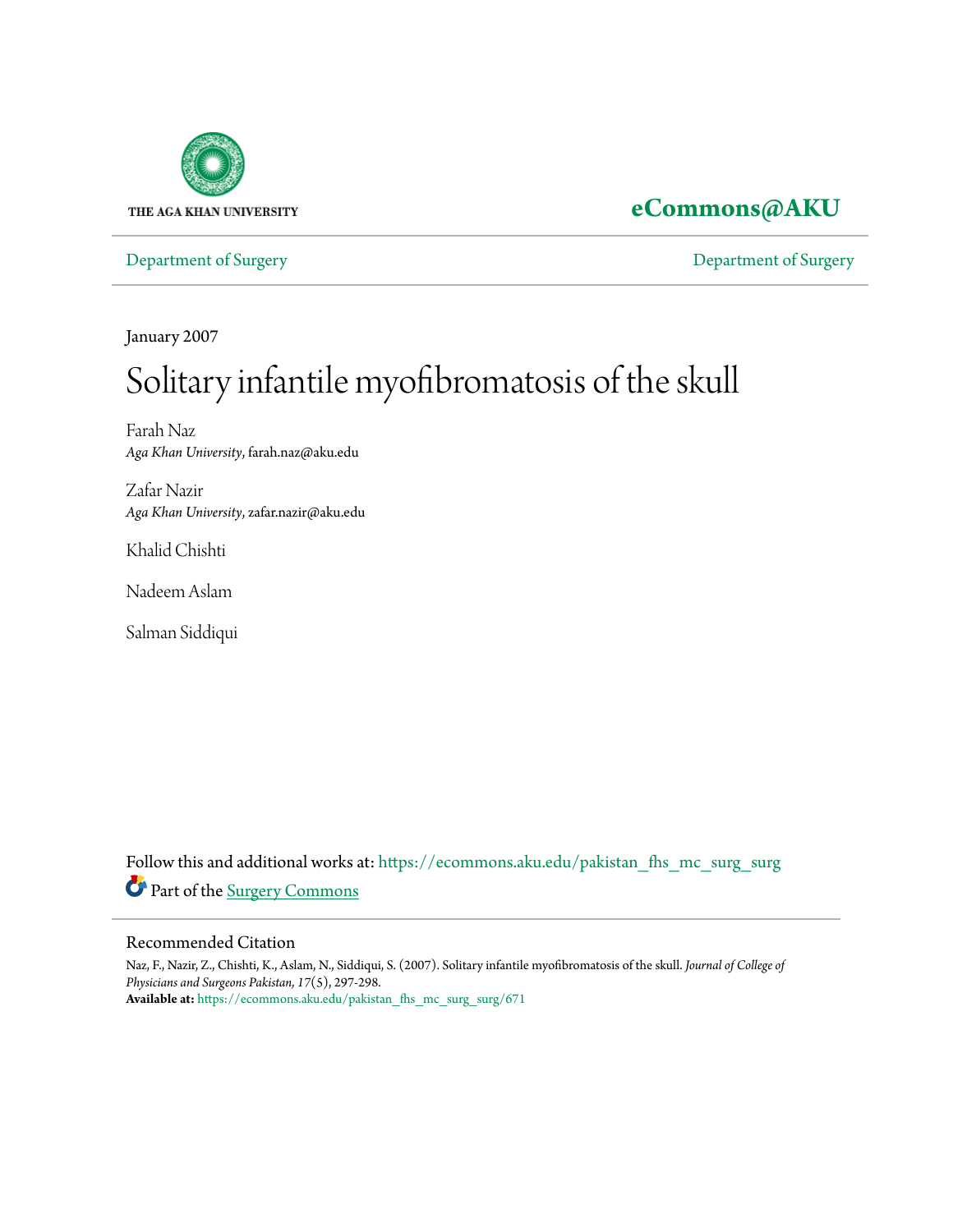## **'(sE** REPORT

## ~pLITARY **INFANTILE MYOFIBROMATOSIS OF .THE SKULL**

 $\frac{m}{20}$ h Naz, Zafar Nazir,\* Khalid Chishti,\*\* Nadeem Aslam and Salman Siddiqui

#### **ABSTRACT**

This is the report of a 6 months old boy presenting with a firm, solitary mass on the temporal region, associated with lysis  $\frac{3}{10}$  local bone. Investigations lead to a diagnosis of infantile myofibromatosis (IM). Wide local excision was performed. At · *one* year follow-up, no recurrence was noted.

**'KEY WORDS:** Infantile myofibromatosis. Soft tissue tumors. Lesions.

#### **MTRODUCTION**

 $^{\prime}_{\rm st}$ described by Stout in 1954, infantile myofibromatosis is a fbbroblastic lesion of infancy and childhood. It usually **,,esents as a solitary or multicentric firm, nodular lesion**  Jving the soft tissue, bone or viscera. Three classes of the **kease** are recognized and carry prognostic implications: .tary myofibromatosis, multiple myofibromatosis without '''era! lesions and multiple myofibromatosis with visceral  $_{\rm mol}$ vement.<sup>1</sup> The generalized form of the disease is sociated with a high rate of early mortality, especially if  $\frac{1}{2}$  structures are involved. These tumors are locally . **wessive and do not metastasize.** 

, **solitary form is the most common, presenting as firm,**   $\frac{1}{2}$  arete nodules in the skin, bone, muscles, viscera and rarely · **central nervous system. In the multicentric form, the**  ber of lesions may vary from 2-100. Some of these lesions  $\mu$ y be highly vascular and resemble hemangiomas. $^2$  In the ~eralized **form, the most common locations are the lung,**   $*$ art, gastrointestinal tract and pancreas, and rarely the ~tral **nervous system. Infants with generalized visceral**   $\frac{1}{2}$  have the worst prognosis. Death in these cases ~en occurs due to cardiopulmonary or gastrointestinal plications.

e natural history of infantile myofibromatosis is  $\frac{1}{2}$  aracterized by a period of rapid growth, subsequent **.,bilization and spontaneous regression, this is true**  .P.ecially for the solitary type. Radiologic evaluation of ~antile myofibromatosis is important in determining the  $\frac{1}{2}$  and in monitoring disease progression.<sup>3</sup>  $^{\text{llh}}$ ough there are reports of spontaneous regression of IM the to rarity of the condition, biopsy is usually required diagnostic purpose. The biopsy shows a characteristic  $\mathbb{F}^{\text{ofibrob}}$ lastic pattern with a specific immunolstochemistry. Following is the report of infantile  $\hspace{0.1em}$  yofibromatosis involving the skull.

<sup>epart</sup>inent of Pediatrics, Aga Khan University Hospital, Karachi.<br>" **Pertiment of Pediatric Surgery, Aga Khan University Hospital, Karachi.**<br> **Waltiment of Pediatric Surgery, Aga Khan University Hospital, Karachi.** <sup>1</sup>epartment of Neurosurgery, Aga Khan University Hospital, Karachi.

<sup>ազգ</sup>artment of Neurosurgery, Aga Khan University Hospital, Karachi.<br>Նաստատարանություն անհանդանում, Instructor, Department of Pediatrics,<br><sup>Կին</sup> Nhan Librosoft Uservicti Karachi - E-mail: farsh gamar@aku.edu. 1: **)<han University Hospital, Karachi. E-mail: farah-qamar@aku.edu** 

·~ ............................................. .. !-- **ce\ved May 24, 2006; accepted March 7, 2007.** 

### CASE REPORT

A 6 month-old developmentally normal male infant was admitted with a 2 months history of a progressively enlarging swelling in right temporal region. There was no history of **weight loss, trauma or swelling elsewhere. On examination, swelling was found just above the right ear in temporal region, measuring 2.5 cmx 2.5 em. It was firm and non-tender. Rest of the examination was normal. Investigations revealed a**  normal complete blood count, electrolytes and coagulation profile. Urinary vinyl mandellic acid (VMA) level was also **normal. X-ray of skull showed a soft tissue mass over the right temporal region and CT scan showed an expansile lytic lesion**  in the same region (Figure 1). No calcification was seen and brain parenchyma was normal. Ultrasound of the abdomen **was within normal limits and bone scan showed no further lesion. Wide local excision was performed.** 

**Histopathology revealed a lesion composed of interlacing**  fascicles of spindle cells with elongated nuclei. No significant nuclear polymorphism was appreciated. Scattered mitosis (2-3/hpf) was seen with no evidence of necrosis. Focal areas showed myxoid background. Immunohistochemical studies **revealed that the tissue was positive for vimentin and was diagnosed as infantile myofibromatosis.** 



**Figure 1:** infantile myofibromatosis of the skull : the tumor mass is seen **eroding the right temporal bone.** 

.....